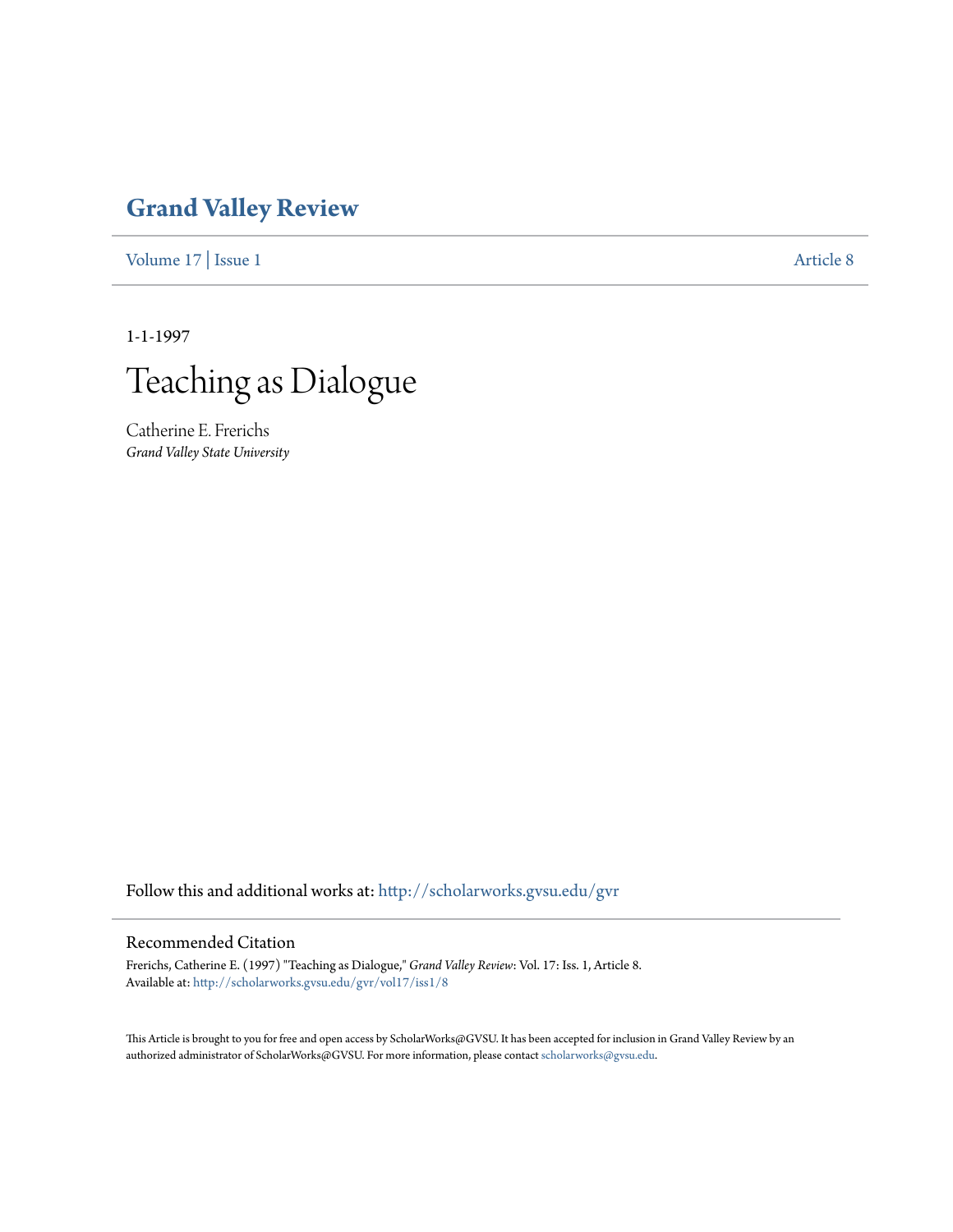## **Teaching as Dialogue**

*by Catherine* E. *Frerichs* 

+

In 1968, I had a master's degree, and I wanted to *see* whether I could teach. I accepted the first job offered to me  $-$  teaching English at Glen Oaks Community College, in rural southwestern Michigan. I loved literature, had steeped myself in it, and wanted my students to experience the same pleasures of reading and loving a subject.

There turned out to be little call for English Renaissance drama at Glen Oaks. Instead, I was teaching mainly writing courses, for which at that time I had had no preparation. My teaching was distinctly one-way: I was the person with the responsibility for what happened in class. I cared about what students said but cared more about my

ability to fit their comments into the framework with which I had come to class. When it came to writing assignments, the students' job was to figure out what was inside my head, just as I had had to do for my professors.

Before long, I sensed that I was working at cross purposes with myself. In spite of my inadequate preparation, I knew I had much to offer my students, and a part of me wanted them to have it  $-$  as long as it was on my terms. Paulo Freire's *Pedagogy of the*  **Catherine E. Frerichs, Director of the Faculty Teaching and Learning Center and Professor of English, is new to Grand Valley. She has spent most of her career teaching and doing administrative work at Albion College.** 

*Oppressed* was not yet available in English, but if I had known about his ideas, I might have been able to *see* that I was contributing to education as "banking," Freire's metaphor for teaching that is an act of "depositing" information into students who are only to receive it and have no say in what or how something is taught. Fundamentally, I was resisting dialogue, not encouraging it.

Throughout the 70s, I was influenced by many of the thinkers who, in one way or another, attacked teaching as banking and the insidiousness of heirarchical student/teacher relationships. Besides Freire, I read people like Peter Elbow, Jerry Farber, John Holt, Ken Macrorie, and Neil Postman (never once wondering why I wasn't reading any books by women). Writing teachers were some of the leaders in this movement, perhaps because teaching writing can be so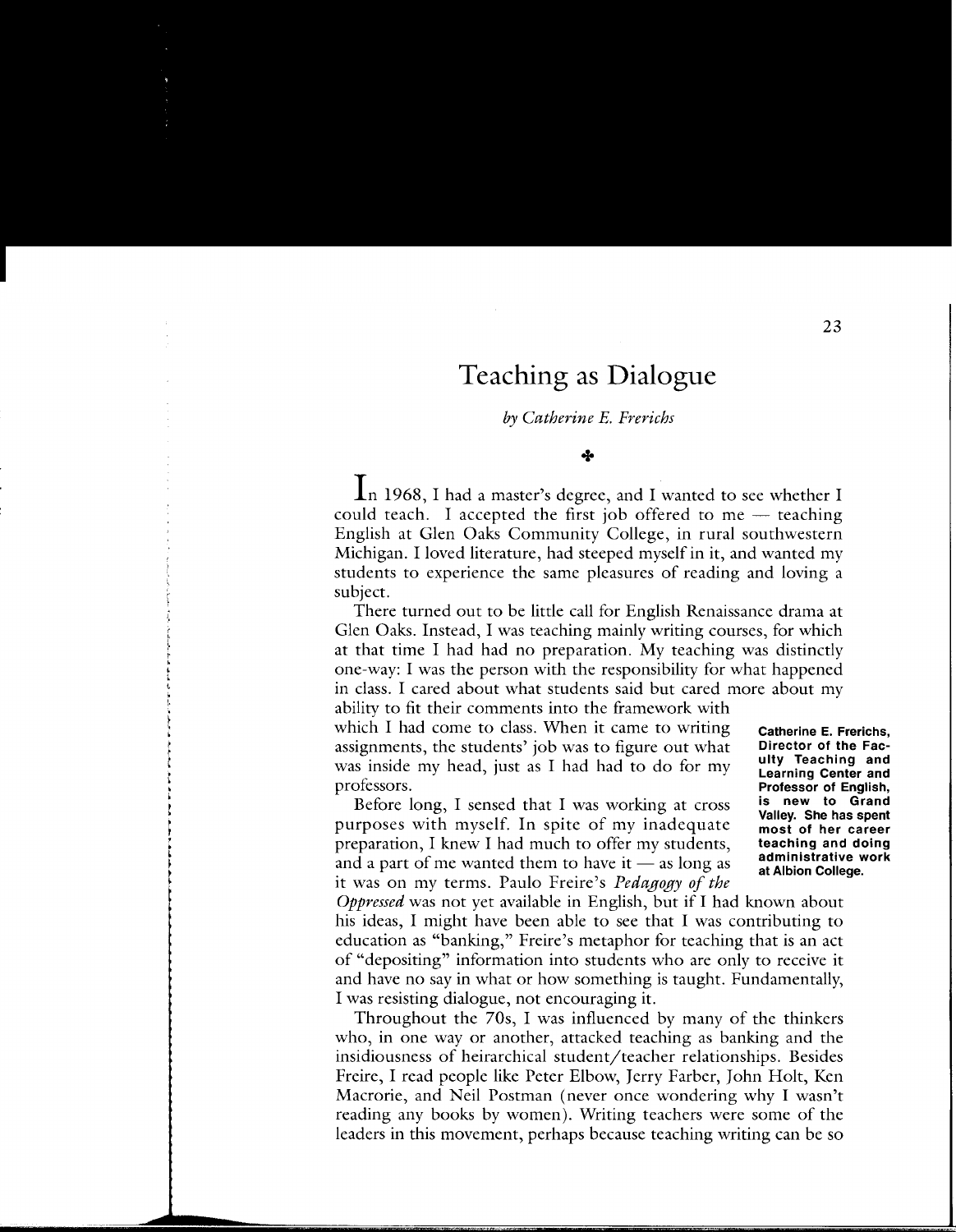personal. Usually, teachers of writing want to help students develop their own voices as writers. That process means, among other things, cultivating a more equal relationship with students so that students will feel more free to express themselves. At the minimum, a teacher who wants anything more than dead academic prose from her students learns pretty quickly that she has to pay attention to who is writing, why, and for whom.

If someone had asked me during the 70s what part of teaching meant the most to me, I would have said the process of figuring out with students what they want to say in an essay and how best to accomplish that aim. This process of dialogue remains a central part of teaching for me.

By the late 70s, I was becoming a feminist and thus adding another dimension to the way I saw myself as a teacher. I had gone back to graduate school and was now teaching at Albion College. The English Department needed someone to teach Women and Literature, and, as one of two women in the department ( qualification enough, no?), I offered to do it. The writers I was teaching  $-$ Adrienne Rich and Virginia Woolf, in particular  $-$  brought me around. My friends and I tried our hands at feminist criticism and worked on articulating what a feminist pedagogy might look like, coming up with answers quite similar to the radicals of the 60s and early 70s. We associated the customary hierarchy in student/teacher relationships with patriarchy, stifling in particular women's voices in the classroom. We (with others) wondered whether there were women's ways of thinking and writing.

My sense that I had my own distinctive philosophy and style as a teacher, not necessarily bound to a particular -ism, did not emerge until the mid-80s when my research interests changed as my teaching interests evolved. I had become increasingly dissatisfied with "conventional" argument as the centerpiece in my upper-level expository writing classes, argument in which the goal was to win, preferably in ethical ways. At about that time, I happened to read Roger Fisher and William Dry's *Getting To Yes,* an introduction to negotiation, whether practiced in the family, an organization, or between nations. When my husband and I used the method Fisher and Ury describe to resolve a major disagreement over our son, I began to take negotiation seriously. Could it, I wondered, be modified for conflicts responded to in written rather than oral form, as was usually the case in negotiation? Yes, if there were ways to make the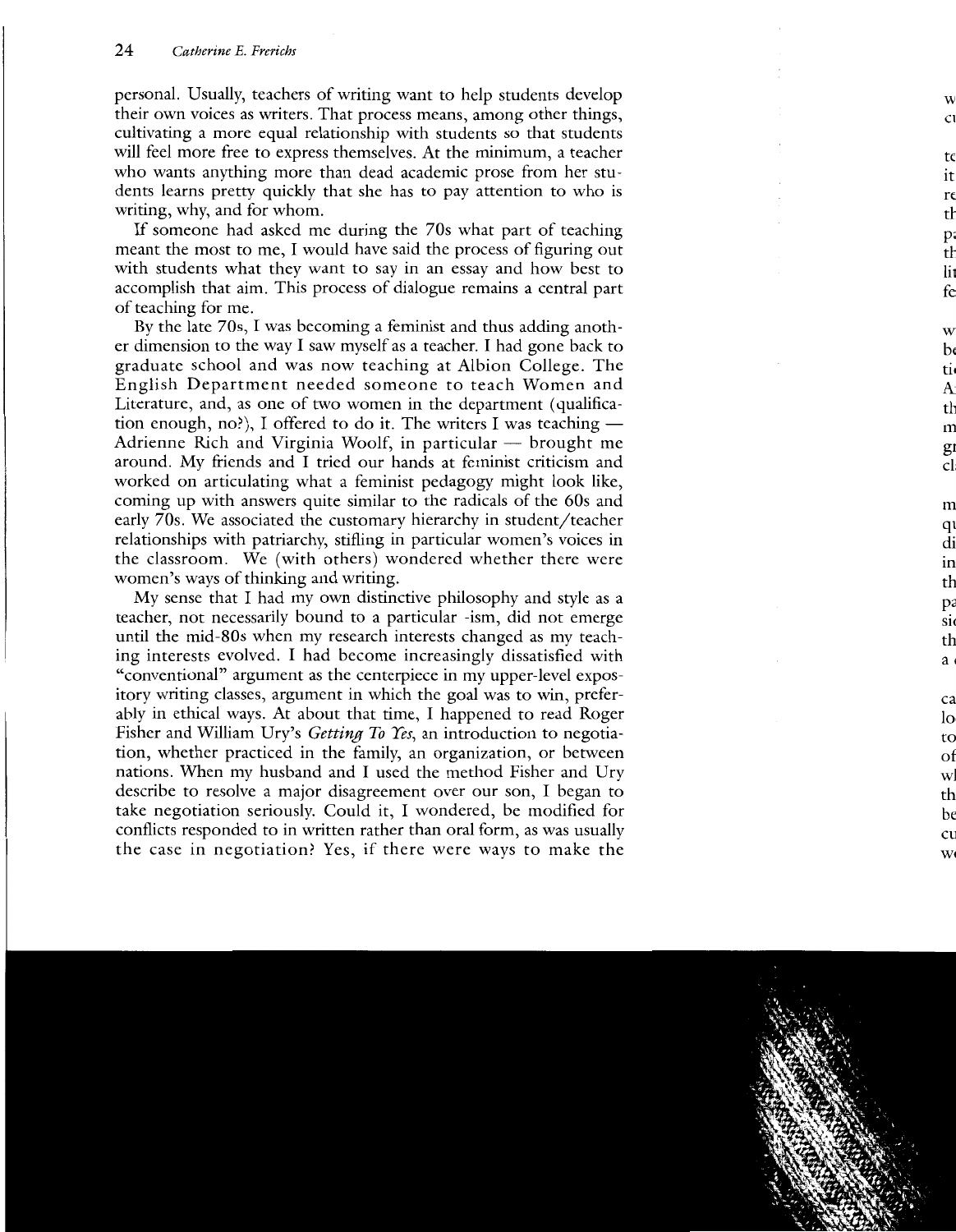writer/reader relationship more like a dialogue than a one-sided discussiOn.

Greater equality in the writer/reader relationship paralleled a teaching passion of mine ever since I had gotten past the notion that it was the students' job to read my mind. Students had the prime responsibility for their own education; I was there to guide and help them, but real learning would not happen unless they were active participants, even leaders. Yet too often, class discussions were not that different from my first attempts out of graduate school. In my literature classes, especially, there was no counterpart to the success I felt I had in enabling students to develop as writers.

A simple, not even original, technique changed my sense of what was possible in the classroom. I describe it at length here because being a part of it has provided me with some of my greatest satisfaction in teaching. I started requiring students to lead discussions. After several semesters of experimenting, I came up with an approach that has worked most of the time, whether for first-semester freshmen or graduating seniors. Depending on the course, students in groups of two or three lead discussions for about one-third of the class periods over the semester.

Students can structure the discussions as they wish; they meet with me ahead of time to discuss what they want to do, including the questions they will give the other students the class period before the discussion. I suggest resource materials they might consult in preparing themselves for the discussion. If it is clear they need help during the discussion itself, I jump in, but most of the time I am silent or participate as other students do. By the next class period, the discussion leaders receive from me a written evaluation and a grade for their work, following criteria specified ahead of time. We also talk as a class about how the discussion went.

What can happen during these discussions sometimes seems magical. Students who begin by looking at me when they talk start to look at and talk to each other. They listen and ask questions, wanting to understand what the other person is saying. They disagree. They often come up with an interpretation I had not thought of, one which, more often than not, is defensible. Because I am no longer the center of attention, I can listen more carefully. As a result, I have become more respectful of what students say when I'm leading a discussion. These student-led discussions at their best are most noteworthy for their intellectual and emotional spaciousness: they create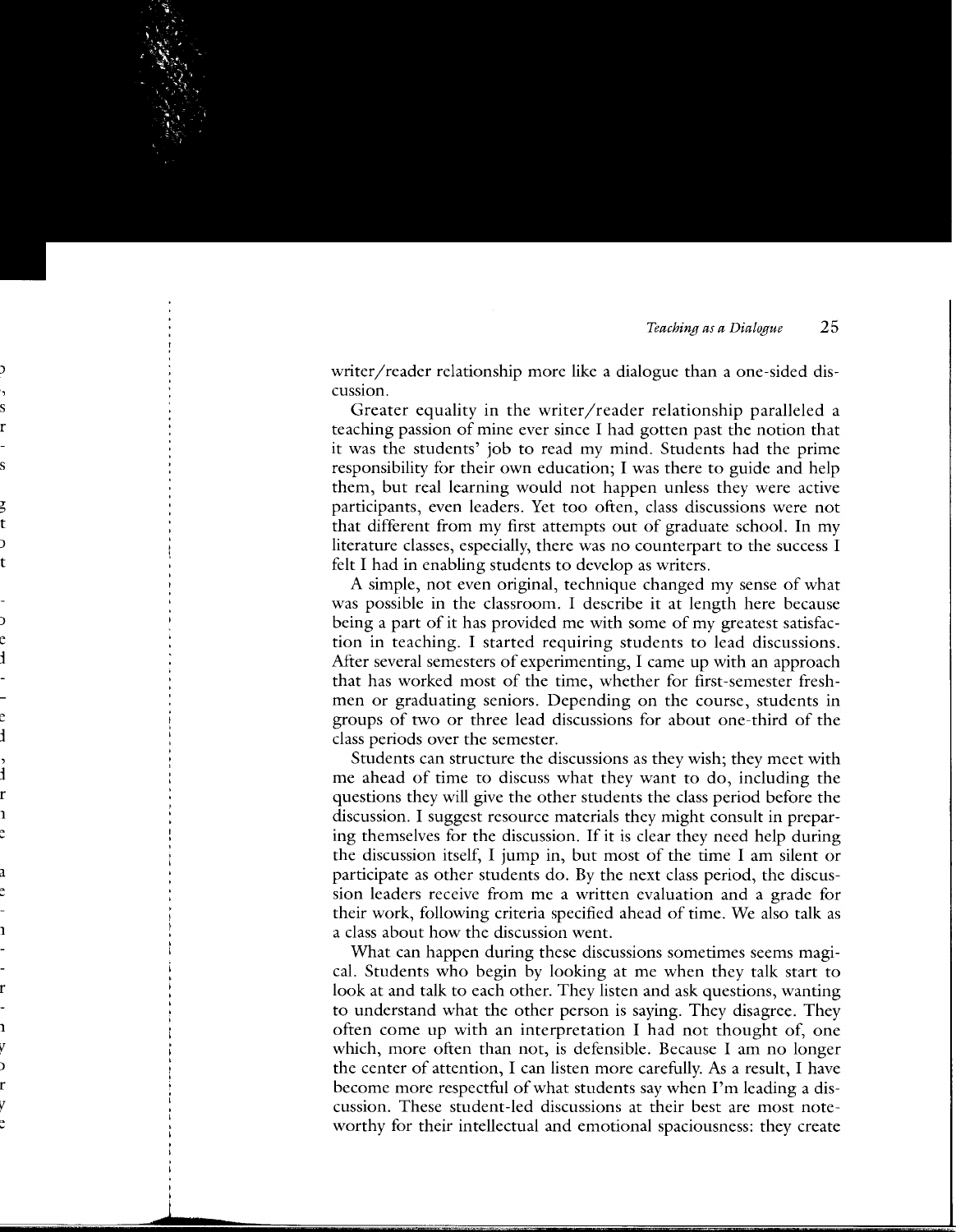something that is larger and more valuable than anything any one of us has brought into the classroom. The students who lead the discussions benefit the most. They see what they have done together with the other students, and sometimes they can hardly contain themselves. Who is teaching and who is learning becomes irrelevant.

One of the more vivid examples of this spirit of dialogue at work occurred in a women's studies class. Three students, all juniors -Chad, Gregg, and Stephanie — were leading a discussion on a selection from Letty Cottin Pogrebin's *Growing* Up *Free.* The reading dealt with our assumption that gender roles determine sexuality and our fear that if children don't grow up with a clear idea of their gender roles, they will become homosexuals. Chad and Gregg were good friends, but neither of them knew Stephanie before the class began. The discussion was going along well: the three leaders had good questions, to which the other students responded well; the leaders had also done some outside reading so they could bring in additional perspectives. I was congratulating myself on the openminded class I had when Stephanie said abruptly she believed homosexuality was an "abomination." It was a choice, and the way to change someone's mind about having made this choice was through spirituality. If she had a gay or lesbian child, she would love that child but also make clear that homosexuality was wrong and could be cured.

Hands, including mine, shot up all over the classroom. Gregg and Chad immediately took on the role of moderators, refraining from entering the debate themselves, even though I knew they both had strong opinions on the topic. Wisely, too, they did not call on me but allowed other students to establish the parameters of the discussion. Almost all the students disagreed with Stephanie but did so in a way that made clear they respected her right to her opinion. One student differentiated between Stephanie's right to her own views and his concern for the harm she might do to any homosexual children she might have. Toward the end, Gregg pointed out that people were working with differing assumptions about homosexuality that either one was born with it or chose it  $-$  and that the assumption one began with would affect other aspects of one's views on the issue. I didn't say a word  $-$  I didn't need to  $-$  until the end of the hour when I thanked everyone, pointing out that they had shown it really was possible to have a sustained discussion on a controversial topic in such a way that we remained a group. If anything, it may be